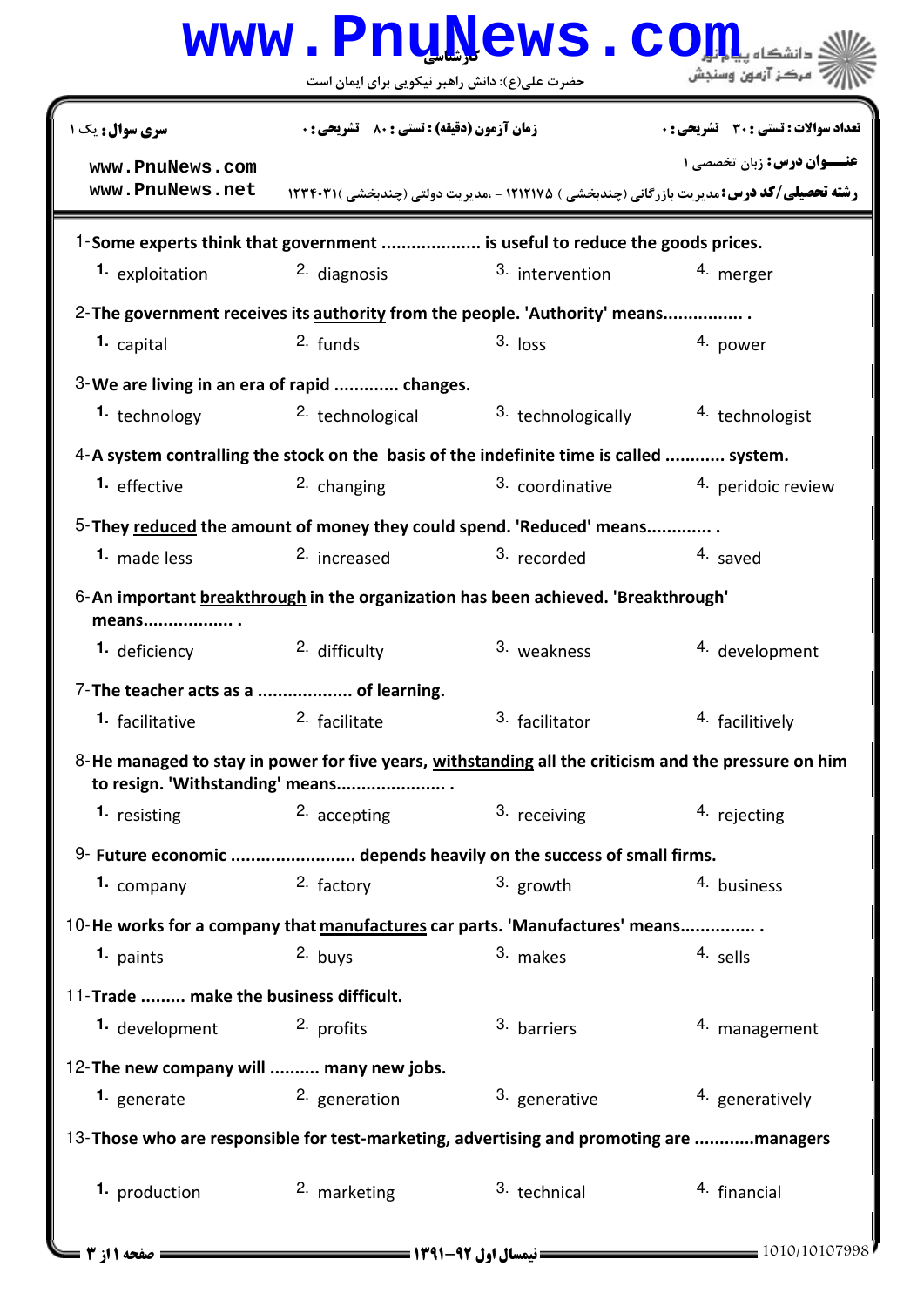| www.PnuNews.co                                                                                                                     |                                                    |                    |                                                                                                                                             |  |  |
|------------------------------------------------------------------------------------------------------------------------------------|----------------------------------------------------|--------------------|---------------------------------------------------------------------------------------------------------------------------------------------|--|--|
|                                                                                                                                    | حضرت علی(ع): دانش راهبر نیکویی برای ایمان است      |                    | مركز آزمون وسنجش                                                                                                                            |  |  |
| <b>سری سوال :</b> یک ۱                                                                                                             | <b>زمان آزمون (دقیقه) : تستی : 80 ٪ تشریحی : 0</b> |                    | <b>تعداد سوالات : تستي : 30 ٪ تشريحي : 0</b>                                                                                                |  |  |
| www.PnuNews.com<br>www.PnuNews.net                                                                                                 |                                                    |                    | <b>عنــوان درس:</b> زبان تخصصی ۱<br><b>رشته تحصیلی/کد درس:</b> مدیریت بازرگانی (چندبخشی ) ۱۲۱۲۱۷۵ - .مدیریت دولتی (چندبخشی )۲۳۴۰۳۱ <b>۱</b> |  |  |
| 14-How much would it cost to  a car for two weeks?                                                                                 |                                                    |                    |                                                                                                                                             |  |  |
| 1. hire                                                                                                                            | $2.$ reduce                                        | 3. modify          | <sup>4</sup> withstand                                                                                                                      |  |  |
| 15-He  most of the goods of his shop in his house.                                                                                 |                                                    |                    |                                                                                                                                             |  |  |
| 1. refined                                                                                                                         | 2. stored                                          | 3. competed        | 4. exposed                                                                                                                                  |  |  |
| 16-Some workers were inhibited from speaking by the presence of more managers. 'Inhibited'<br>means .                              |                                                    |                    |                                                                                                                                             |  |  |
| 1. presented                                                                                                                       | 2. offered                                         | 3. allowed         | 4. prevented                                                                                                                                |  |  |
| 17-The sum of money paid regularly by the government or employer, for past service, to a person<br>who does not work now is called |                                                    |                    |                                                                                                                                             |  |  |
| 1. initiative                                                                                                                      | 2. pension                                         | 3. punishment      | 4. expenditure                                                                                                                              |  |  |
| 18-An amount of money paid to an employee who is to be dismissed for reasons other than his own<br>fault is                        |                                                    |                    |                                                                                                                                             |  |  |
| 1. payment                                                                                                                         | 2. wage                                            | 3. salary          | 4. severance                                                                                                                                |  |  |
| 19-Your explanation might have convinced him, but it didn't convince his sister. 'Convinced'<br>means .                            |                                                    |                    |                                                                                                                                             |  |  |
| 1. annoyed                                                                                                                         | <sup>2</sup> threatened                            | 3. persuaded       | 4. motivated                                                                                                                                |  |  |
| 20-He has no  of the size of the problem.                                                                                          |                                                    |                    |                                                                                                                                             |  |  |
| 1. comprehend                                                                                                                      |                                                    | 2. comprehension   |                                                                                                                                             |  |  |
| 3. comprehensive                                                                                                                   |                                                    | 4. comprehensively |                                                                                                                                             |  |  |
| 21-Downsizing in an organization deals with the  of employees number.                                                              |                                                    |                    |                                                                                                                                             |  |  |
| 1. growth                                                                                                                          | 2. decrease                                        | 3. increase        | 4. development                                                                                                                              |  |  |
| 22-The merger of the two companies would create the world's biggest firm. 'Merger' means                                           |                                                    |                    |                                                                                                                                             |  |  |
| 1. barrier                                                                                                                         | 2. division                                        | 3. combination     | 4. separation                                                                                                                               |  |  |
| 23-Her knowledge encompasses all aspects of the business. 'Encompasses' means                                                      |                                                    |                    |                                                                                                                                             |  |  |
| 1. includes                                                                                                                        | 2. ignores                                         | 3. cancels         | 4. disregards                                                                                                                               |  |  |
| 24-The company screened all applications for the job to see whether any of them was a security risk.<br>'Screened' means           |                                                    |                    |                                                                                                                                             |  |  |
| 1. wrote                                                                                                                           | <sup>2.</sup> refused                              | 3. rejected        | 4. examined                                                                                                                                 |  |  |